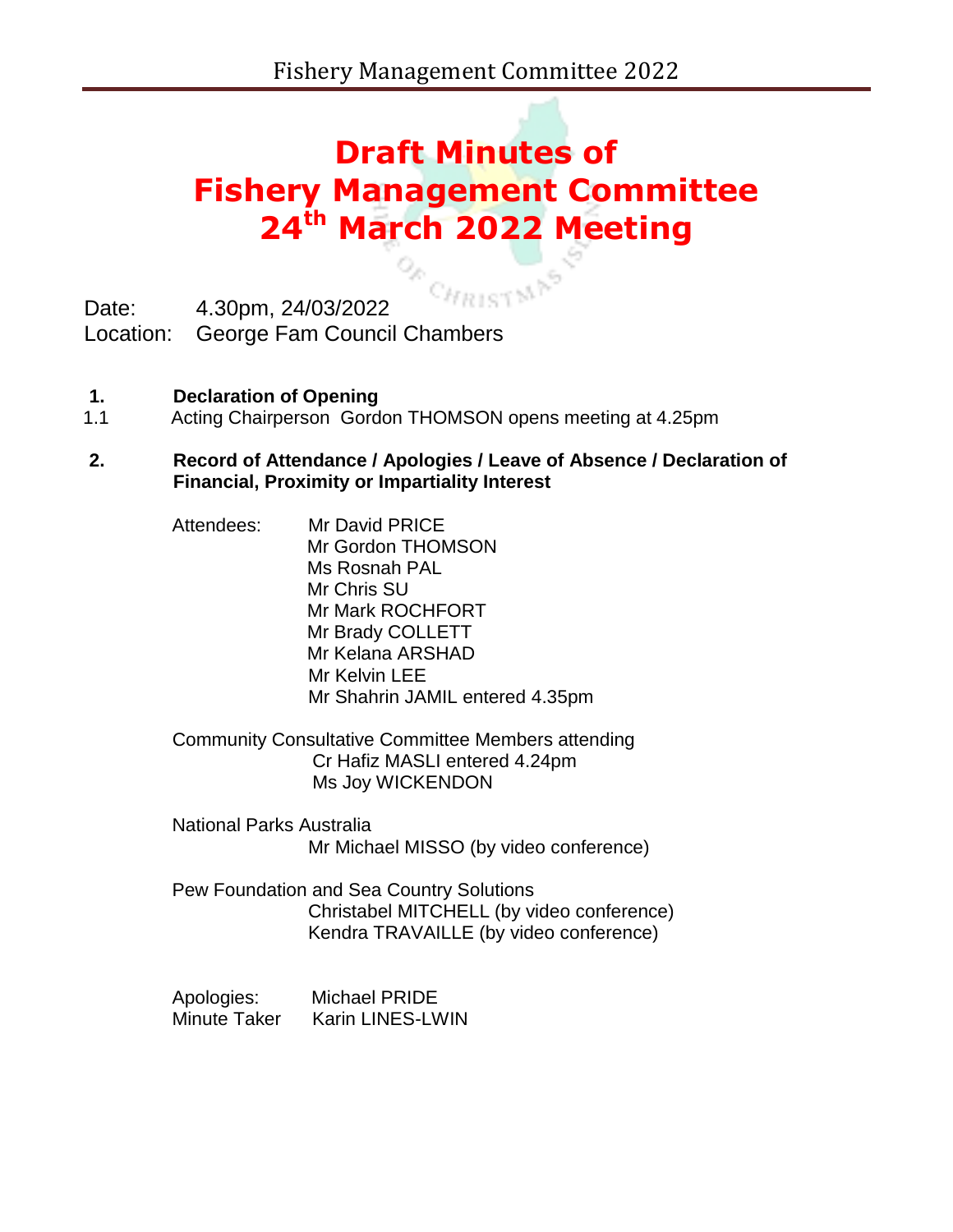## **3. Confirmation of Previous Minutes**

3.1 That the minutes of the  $14<sup>th</sup>$  April 2021, 13<sup>th</sup> September 2021 and 17<sup>th</sup> February 2022 be confirmed as true and accurate records.

**Moved:** David PRICE **Seconded:** Chris SU

**Carried:** 8/0 **Resolution:** FMC2/2022

## **4. Action Items/Business Arising**

4.1 FMC wrote to the Minister on 18/2/2022 to advise the Minister of the FMC's endorsement of her *2022 Draft Exposure Christmas Island Fishery Ordinance.*

 FMC yet to receive a response from Minister on 18/02/2022 letter to announce the new draft exposure. The draft exposure is not listed on the APH website under the 'tabled papers' page yet.

# **5. Agenda Business**

# **5.1 Presentation by Pew Foundation and Sea Country Solutions**

Christabel MITCHELL and Kendra TRAVAILLE appeared by video conference for Pew Foundation and Sea Country solutions respectively.

Updated the FMC that the outcomes of the fisheries ordinance ballot and views of the Island community have been taken into consideration by the Minister and inserted into the draft 2022 Ordinance.

Christabel MITCHELL and Kendra TRAVAILLE advise that the proposed local 'Fishery Advisory Committee' that the Minister must consult with under the new ordinance is not the 'Shire of Christmas Island Fishery Management Committee.' The Minister must declare the members of the ordinance's 'Fishery Management Committee' by name; the convention will be that the Minister will name all the Fishery Management Committee members as the ordinance's 'Fishery Advisory Committee.'

### Action Item:

FMC members to provide a short self-introduction bio to Kendra TRAVAILLE for the purposes of being declared by the Minister as the Ordinance passes.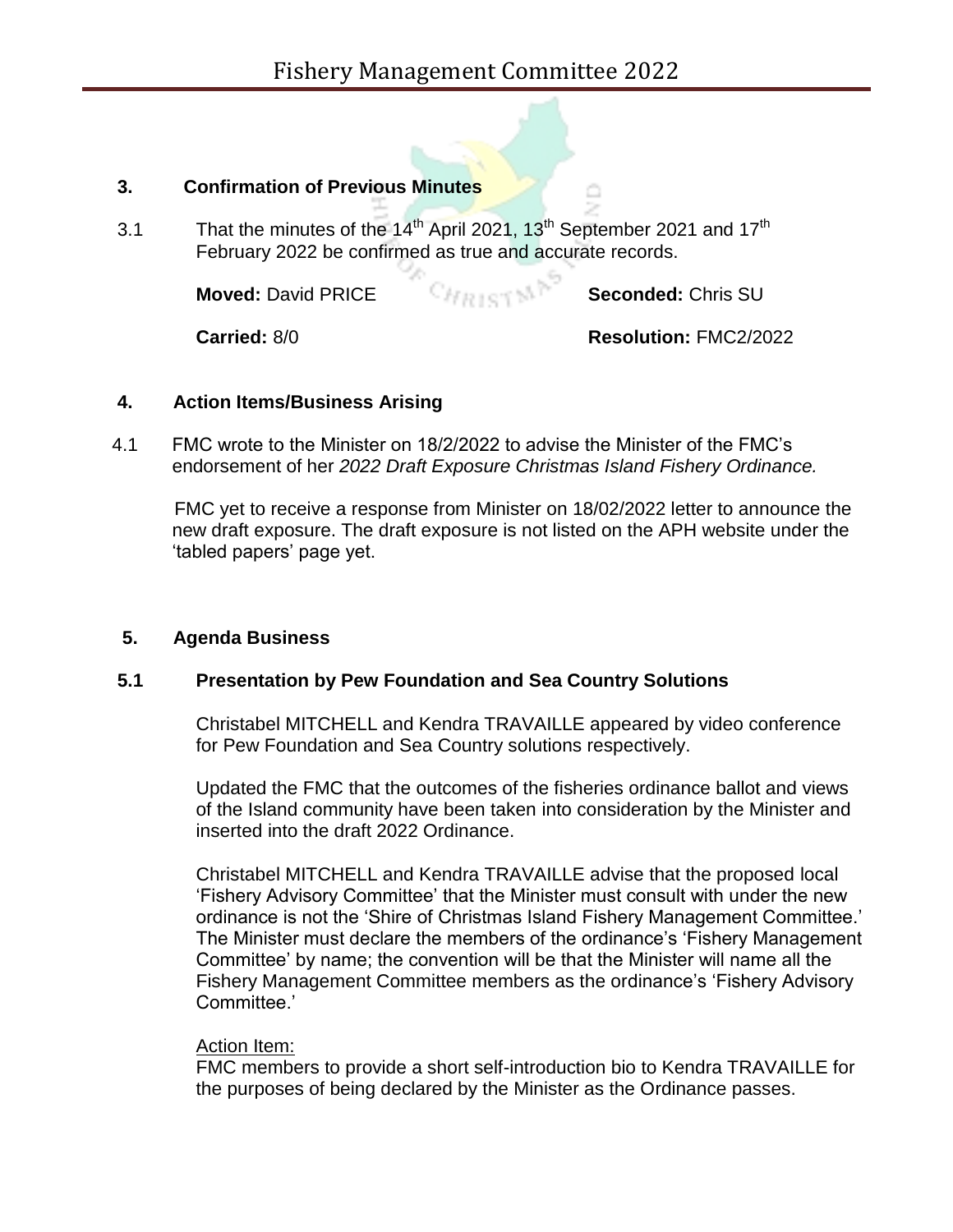Gordon THOMSON reminds committee that the Terms of Reference for the Ordinance's 'Fishery Advisory Committee' is still yet to be developed. THOMSON asked for the recirculation of a governance diagram proposed by Sea Country Solutions in 2021 that put forward a model under which an Ordinance 'Fishery' Advisory Committee' may work.

#### Action Item:

Sea Country Solutions to forward governance diagram to the FMC members.

Kendra TRAVAILLE said the focus has been on delivering the Ordinance. Now that this is coming to an end, the formalisation of the operational responsibilities needs to be addressed, starting with the Terms of Reference and the governance arrangements under the Ordinance.

FMC agreed to provide input into the Terms of Reference.

#### **5.2 Presentation by National Parks Australia**

Mike MISSO appeared by video conference.

Mike MISSO congratulated the FMC on their progress on the fisheries matter. Advised that Commonwealth Environment Minister Sussan LEY proclaimed the Christmas Island Marine Park on the  $20<sup>th</sup>$  March 2022.

Mike MISSO informed the FMC that the future 10 Year Management Plan for the Marine Park will require a Community Reference Group, or similar. Noted that this was the requirement for all National Parks.

Discussion in the meeting about the FMC's ability to fulfil this role as the Community Reference Group for the CI Marine Park.

Members noted that the FMC was formed under its own charter regarding the application of state fishing laws, a separate matter.

Chris SU noted that he was a member of the terrestrial Christmas Island National Park's Community Reference Group and that Mike MISSO could consult Parks Manager Kerrie BENNISON on developing or working together with the terrestrial Community Reference Group.

Mike MISSO provided an overview of the upcoming Indian Ocean Territories Marine Park Grant Program 2022. It is a \$2.2m grant program opening on 29<sup>th</sup> March to mark the opening of the CKI and CI Marine Parks.